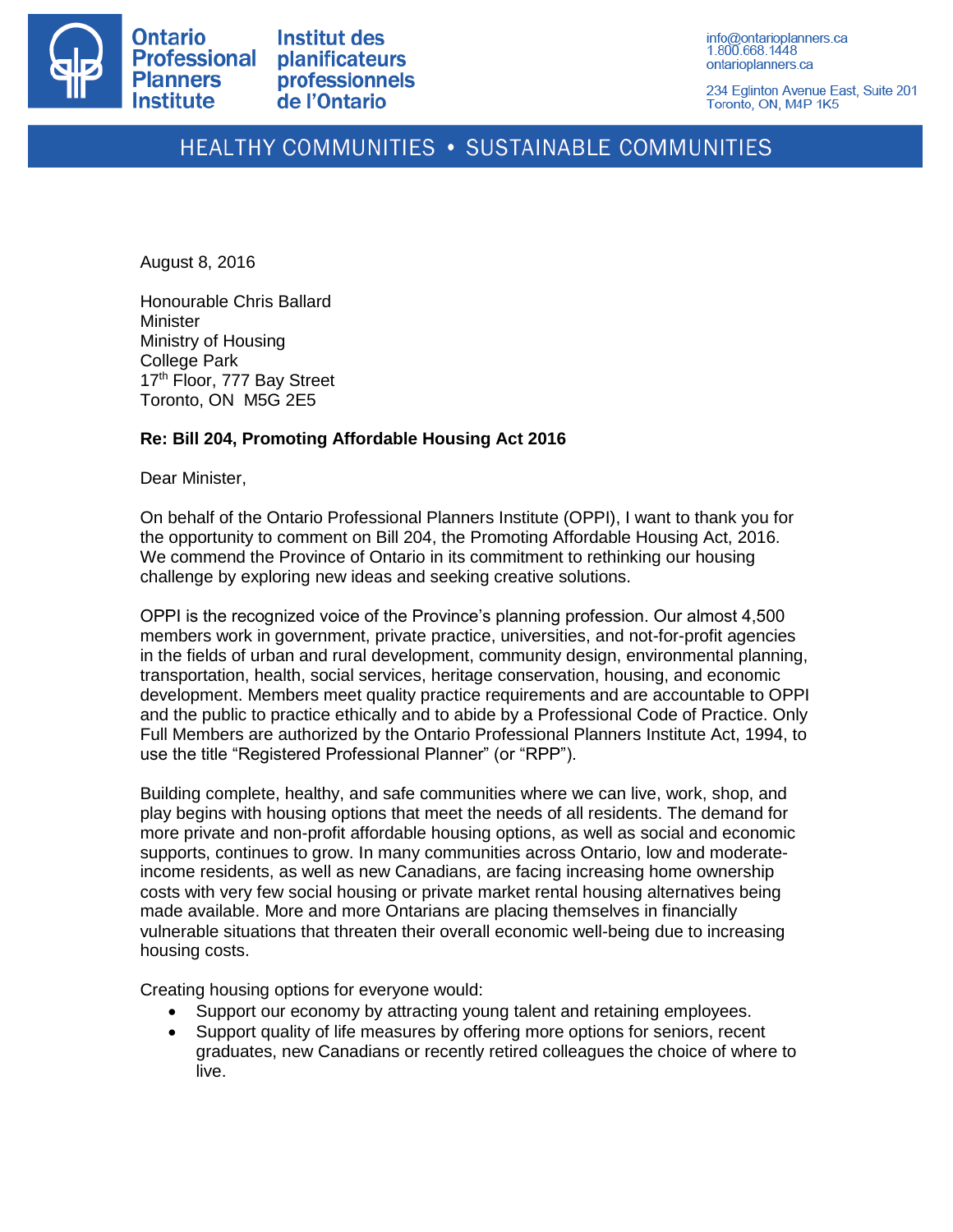- Support first-time homebuyers, particularly citizens entering the workforce or starting a family.
- Allow new Canadians and young adults the flexibility to find housing close to work.
- Reduce commute times, traffic, congestion and automobile emissions.

As our comments illustrate, these consultations can result in innovative changes that lead to healthier, stronger, and more resilient communities.

## PROGRAM TARGETS

**1. Should there be provincial direction to further specify the target groups for inclusionary zoning, or should this be left to each municipality to determine? If you think direction is needed, who should be addressed based on the PPS definition of "***affordable***"?**

Clear provincial direction is needed with the flexibility to accommodate local municipal circumstances. Guidelines, education and training will be needed at the local level.

The definition of "affordable" should be taken from the PPS, 2014.

# PRICE AND RENT

**2. Should there be provincial direction on how price and rent would be determined in an inclusionary zoning by-law when inclusionary zoning units are sold or leased? If so, what approach would you recommend?**

Clear provincial direction is needed with the flexibility to accommodate local municipal circumstances. Guidelines, education and training will be needed at the local level.

Rental and homebuyer markets need to be analyzed separately.

It is important to monitor units to ensure that these remain affordable over time and so that municipalities can monitor trends in housing as changes occur.

# UNIT SET ASIDES

**3. Should minimum and/or maximum unit set asides be specified Province-wide or should this be left to each municipality to determine? If you think that a specified number or percentage of units should be applied Province-wide, what would you recommend?**

The Province should specify a minimum and NOT a maximum unit set asides.

The minimum should be implemented Province wide, however, the minimum unit set asides should recognize the variation that exists across municipalities in being able to meet such targets.

We support a percentage of units being set aside based on the building size or gross floor area.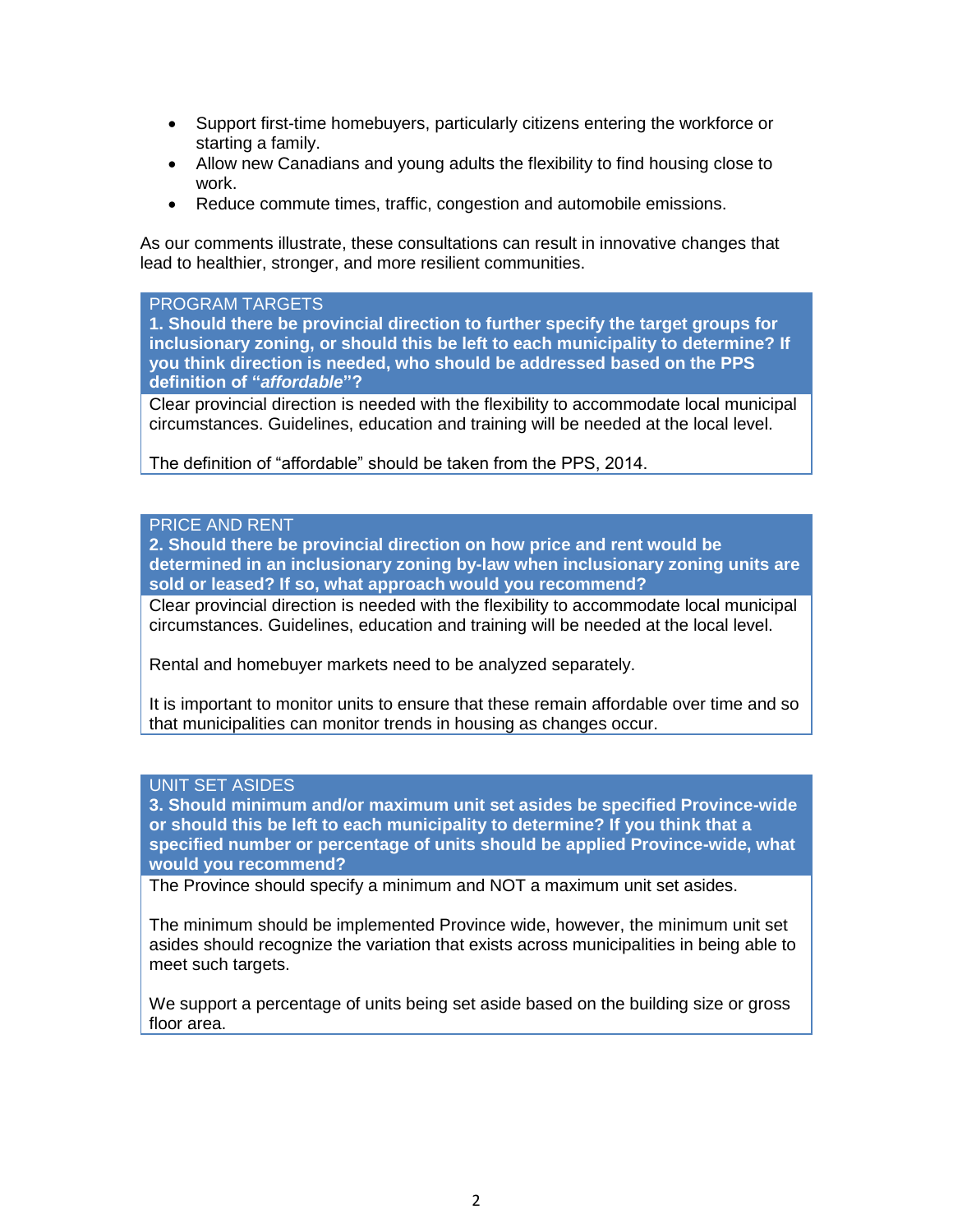# AFFORDBAILITY PERIODS

**4. Should there be provincial direction for a minimum or maximum affordability period that would apply to inclusionary zoning programs Province-wide, or should this be left to each municipality to determine? If you think a Provincewide affordability period should be specified, what would you recommend (e.g., 20 years, 30 years, no time limitation)?**

A 20-year affordability period is recommended Province-wide. This would ensure that the units remain affordable over the long-term.

#### THRESHOLD SIZE

**5. Should there be provincial direction for a minimum and/or maximum threshold size that would apply to inclusionary zoning programs Province-wide, or should this be left to each municipality to determine? If you think the threshold size should be specified Province-wide, what would you recommend?** Clear direction on threshold size is needed from the Province, however, some degree of flexibility is required to take into account local variations across municipalities.

# MEASURES AND INCENTIVES

**6. Should measures and incentives be required on a Province-wide basis through regulation, or should this be left up to municipalities? If you think the Province should provide direction, what would you recommend?**

Measures and incentives should be left to municipalities through Official Plan policies and Zoning by-law regulation with respect to on site measures requiring affordable housing.

We do not generally support cash-in lieu in place of affordable housing units. Where it is not appropriate or feasible to provide on-site affordable housing, the Province should allow for municipalities, through their Official Plan, to require off-site housing or housing in a nearby location.

Only when a development is small and realistically precludes the inclusion of affordable housing units (e.g. Less than 10 units) should cash-in-lieu be an option.

We support Province-wide direction on this matter, however, site specific details such as access, proximity and location of housing is a matter best suited for municipalities.

The Province should review best practices on this matter and offer guidelines to municipalities to support implementation.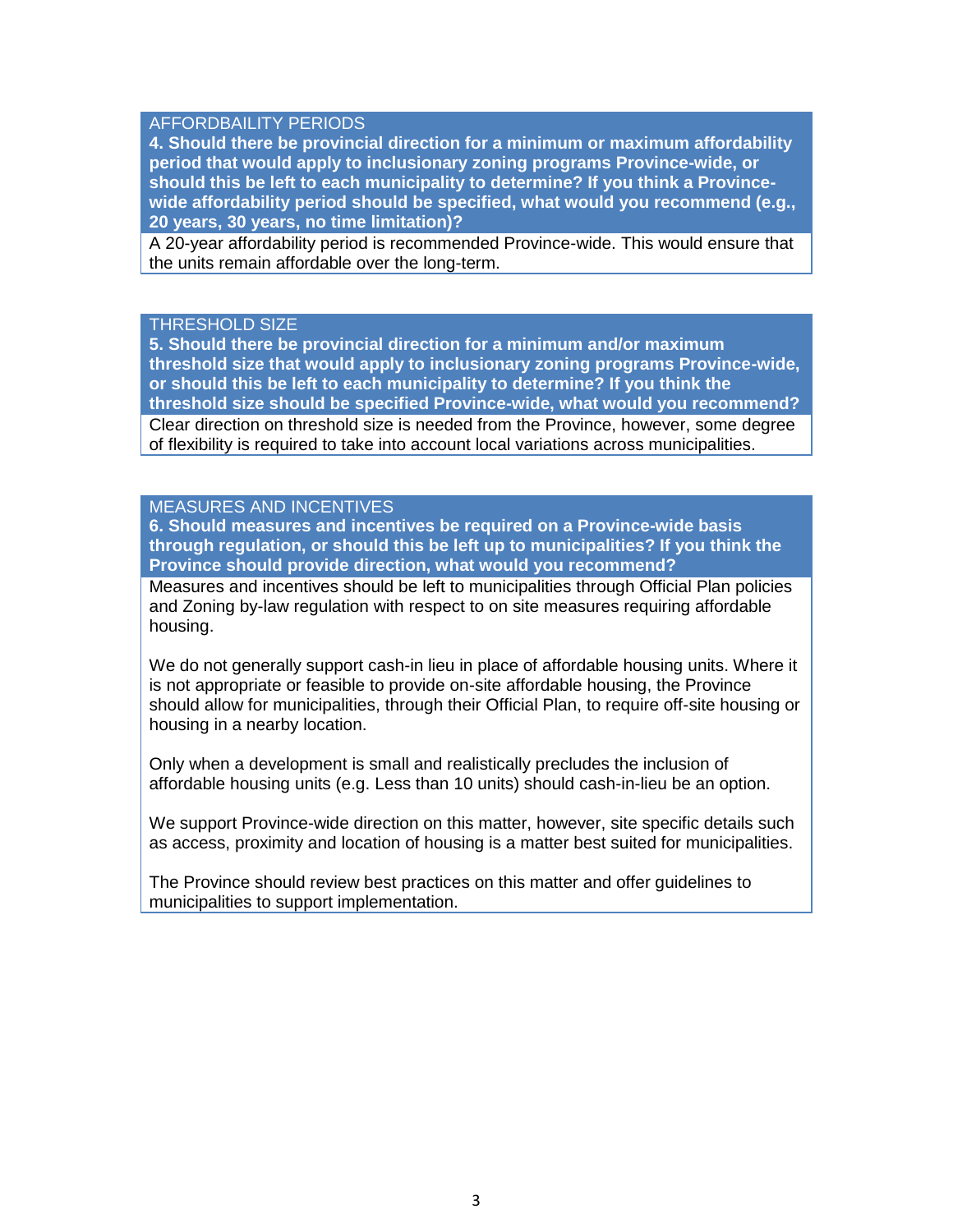## REQUIREMENTS AND STANDARDS

**7. Should there be provincial direction to specify minimum requirements and standards for inclusionary zoning units or should these be left up to each municipality to determine? If you think requirements or standards should be specified Province-wide, what would you recommend?**

Clear provincial direction is needed with considerable flexibility offered to municipalities through their Official Plan policies. Municipalities must be able to take into account local circumstances.

Allowing municipalities to specify standards in their Official Plans (i.e. specific number of units, access to units and number of bedrooms) requires strong evidence and guidelines from the Province.

## AGREEMENTS

**8. Should there be provincial direction on inclusionary zoning agreements? If so, what would you recommend?**

Agreements should be registered against the land and can be used against subsequent owners to ensure long-term affordability of the housing stock. Rent increases must conform to Ontario Rent increase guidelines.

It is recommended that the Province supply municipalities with sample agreements and specify the different nature of such agreements (i.e. rental unit agreements versus a purchase agreement).

# ADMINISTRATION MONITORING AND REPORTING

**9. Should there be provincial direction on requirements for ongoing administration of units and ensuring affordability over the control period? If so, what types of requirements would you recommend?**

**10. Should there be provincial direction on mandatory requirements for municipal monitoring procedures? If so, what mandatory requirements would you recommend?**

**11. Should there be provincial direction on municipal reporting of inclusionary zoning units (e.g., reports must be publicly available; reports must be provided annually to municipal council)? If so, what would you recommend?**

Provincial direction is required with clear direction for each of the questions outlined above. OPPI has no further comments at this time.